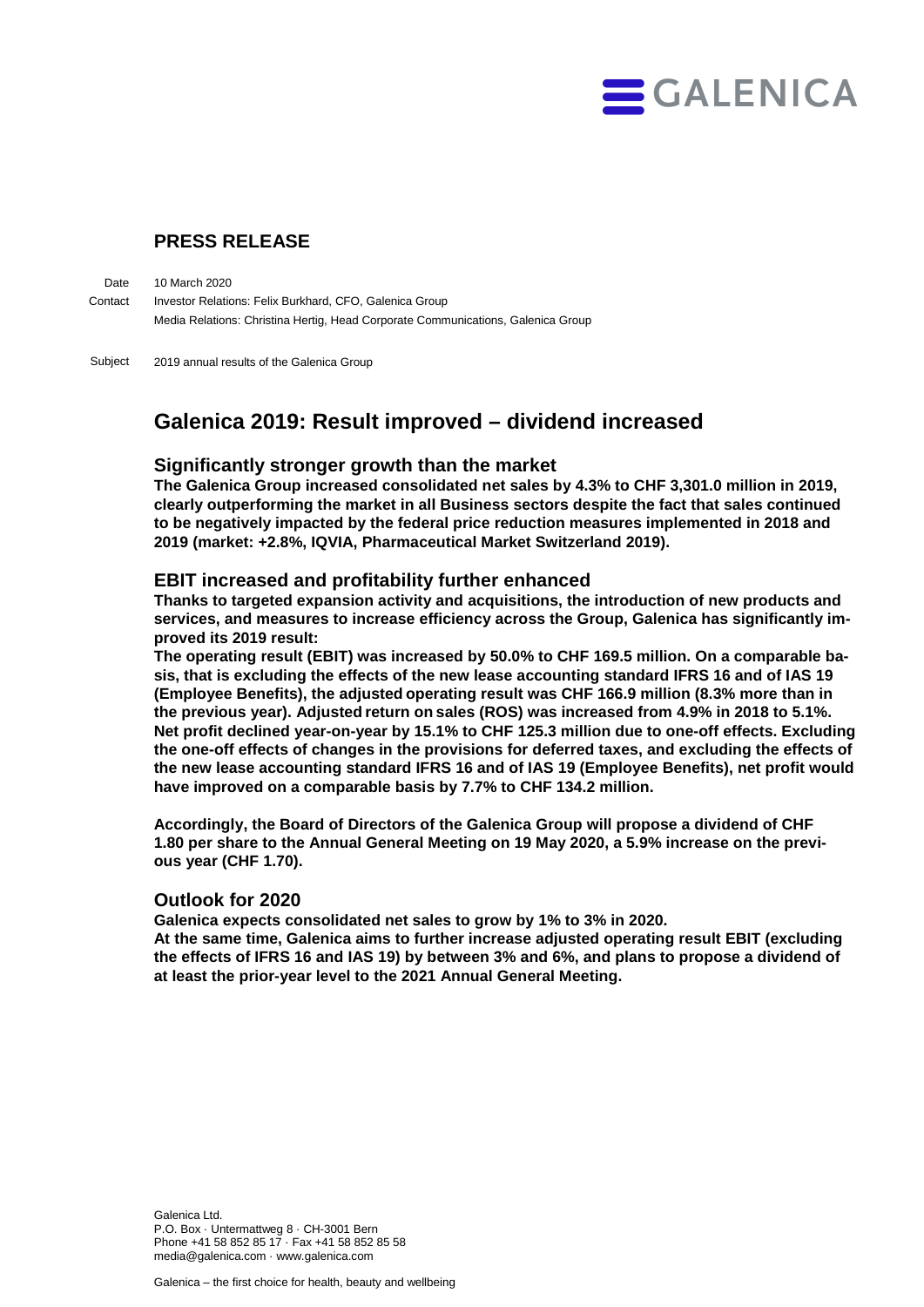#### **2019 key figures for the Galenica Group**

| (in CHF million)                      | 2019    | 2018    | Change   |
|---------------------------------------|---------|---------|----------|
| <b>Net sales</b>                      |         |         |          |
| Health & Beauty segment               | 1,620.8 | 1,524.8 | $+6.3%$  |
| Retail                                | 1,515.7 | 1,430.5 | $+6.0%$  |
| Products & Brands                     | 102.1   | 91.7    | $+11.3%$ |
| Services segment                      | 2,441.0 | 2,372.3 | $+2.9%$  |
|                                       |         |         |          |
| Corporate and eliminations            | (760.8) | (732.1) |          |
| <b>Galenica Group</b>                 | 3,301.0 | 3,165.0 | $+4.3%$  |
| EBIT adjusted <sup>1)</sup>           |         |         |          |
| Health & Beauty segment <sup>1)</sup> | 123.7   | 110.4   | $+12.1%$ |
| Services segment <sup>1)</sup>        | 44.7    | 44.2    | $+1.1%$  |
|                                       |         |         |          |
| Corporate and eliminations            | (1.5)   | (0.5)   |          |
| Galenica Group <sup>1)</sup>          | 166.9   | 154.1   | $+8.3%$  |
| Net profit comparable <sup>2)</sup>   | 134.2   | 124.7   | $+7.7%$  |

1) Excluding the effects of IFRS 16 and of IAS 19 (details of the adjusted key figures from page 92 onwards in the full version of the Annual report 2019)

 $^{2)}$  Adjusted net profit, excluding the effects of IFRS 16 and IAS 19 (details of the adjusted key figures from page 92 onwards in the full version of the Annual report 2019) and excluding one-off effects from changes in the provisions for deferred taxes of CHF +56.2 million in 2018 and CHF -8.4 million in 2019 due to the Swiss Tax Reform

## **GALENICA GROUP**

#### **Significantly stronger growth than the market**

The Galenica Group increased consolidated net sales by 4.3% to CHF 3,301.0 million in 2019, clearly outperforming the market in all Business sectors despite the fact that sales continued to be negatively impacted by the federal price reduction measures implemented in 2018 and 2019 (market: +2.8%, IQVIA, Pharmaceutical Market Switzerland 2019).

## **EBIT increased and profitability further enhanced**

Thanks to targeted expansion activity and acquisitions, the introduction of new products and services, and measures to increase efficiency across the Group, Galenica has significantly improved its 2019 result:

The operating result (EBIT) was increased by 50.0% to CHF 169.5 million. It was impacted by CHF +2.7 million due to the effects of the new lease accounting standard IFRS 16 and by CHF -0.1 million as a result of IAS 19 (Employee Benefits). On a comparable basis, that is excluding these effects, the adjusted<sup>1)</sup> operating result was CHF 166.9 million (8.3% more than in the previous year). Adjusted<sup>1)</sup> return on sales (ROS) was increased from 4.9% in 2018 to 5.1%.

Net profit declined year-on-year by 15.1% to CHF 125.3 million due to one-off effects. Excluding the one-off effects of changes in the provisions for deferred taxes of CHF +56.2 million in 2018 and CHF -8.4 million in 2019 due to the Swiss Tax Reform, and excluding the effects of the new lease accounting standard IFRS 16 and of IAS 19 (Employee Benefits), net profit would have improved on a comparable basis<sup>2)</sup> by 7.7% to CHF 134.2 million.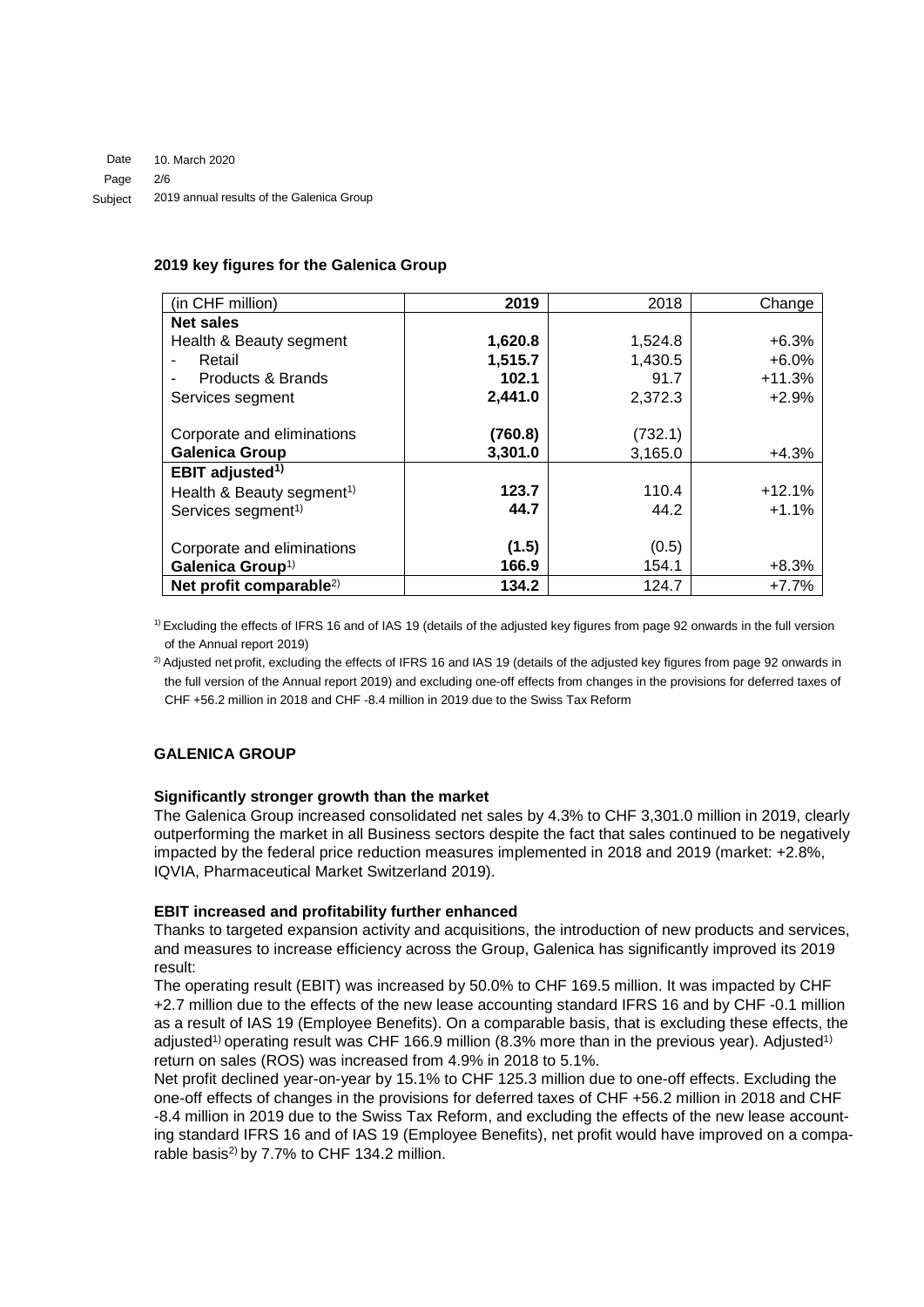10. March 2020 3/6 2019 annual results of the Galenica Group Date Page Subject

> Investments in the 2019 financial year totalled CHF 53.0 million and were mainly made in the introduction of the new ERP system at Alloga, the renovation and modernisation of the Galexis distribution centre in Lausanne-Ecublens and the further development of the pharmacy network in the Retail Business sector.

Despite brisk acquisition activity, including the acquisition of the Bichsel Group, adjusted<sup>1</sup>) net debt of CHF 326.1 million remained unchanged compared to the previous year at 1.5x adjusted<sup>1)</sup> EBITDA.

#### **Change at the top of the Galenica Group**

Jean-Claude Clémençon will take early retirement in mid-2020. Marc Werner will succeed Jean-Claude Clémençon as CEO of the Galenica Group on 1 April 2020. Marc Werner was previously head of the Sales & Services Business segment and a member of the Group Executive Board at Swisscom.

#### **Change to the Board of Directors of the Galenica Group**

The Board of Directors will propose Pascale Bruderer to shareholders for election as a new member of the Board of Directors at the Annual General Meeting on 19 May 2020. Pascale Bruderer was a member of the National Council for the Social Democratic Party of Switzerland (SP) from 2002 to 2011 – as president of the National Council in 2009/2010 – and a member of the Council of States from 2011, before retiring from politics in December 2019.

At the same time, after more than 40 years of ties to Galenica, Fritz Hirsbrunner will not stand for reelection to the Board of Directors at the Annual General Meeting on 19 May 2020.

#### **Dividend increase**

At the Annual General Meeting on 19 May 2020, the Board of Directors of the Galenica Group will propose to shareholders a dividend of CHF 1.80 per share, 5.9% higher than last year (previous year: CHF 1.70). Due to the Swiss Tax Reform, only half of this amount, that is CHF 0.90, can be paid out from the capital contribution reserve.

## **HEALTH & BEAUTY SEGMENT**

The Health & Beauty segment increased net sales in 2019 by 6.3% to CHF 1,620.8 million. The further strengthening of the pharmacy network and the acquisition of the Bichsel Group in May 2019 notably contributed to the sales development. The adjusted<sup>1)</sup> operating result (EBIT) of the Health & Beauty segment, that is excluding the effect of the new lease accounting standard IFRS 16, increased by 12.1% to CHF 123.7 million. The first-time adoption of IFRS 16 increased EBIT by a further CHF 2.6 million to CHF 126.3 million. Adjusted<sup>1)</sup> return on sales (ROS) was improved by 0.4 percentage points to 7.6% (previous year: 7.2%). Investments in the Health & Beauty segment totalled CHF 22.5 million (previous year: CHF 14.1 million) and were principally used for the development and launch of new products and services, the rebuilding and renovation of pharmacies and IT projects.

#### **Retail**

The Retail Business sector increased net sales in 2019 by 6.0% to CHF 1,515.7 million (excluding Coop Vitality). The number of own pharmacies as of the end of 2019 totalled 356 locations (+11 compared to the end of 2018). The expansion of the pharmacy network and acquisitions accounted for 5.6% of the sales increase. On a comparable basis, net sales for 2019 increased by 0.4%. The government-mandated price reduction measures for medications had a negative impact of 1.8% on sales growth. Excluding these price reductions, organic growth (excluding expansion effects) would have amounted to a pleasing 2.2%. Generic substitution of a good 70%, which is actively promoted by Galenica, also curbed sales because of the lower medication prices.

By way of comparison, medication sales (Rx and OTC products) in the Swiss pharmacy market as a whole declined by 0.2% (IQVIA, Pharmaceutical Market Switzerland 2019). Sales of other products (non-medications) declined by 0.7% over the same period (IQVIA, Personal Care, Patient Care and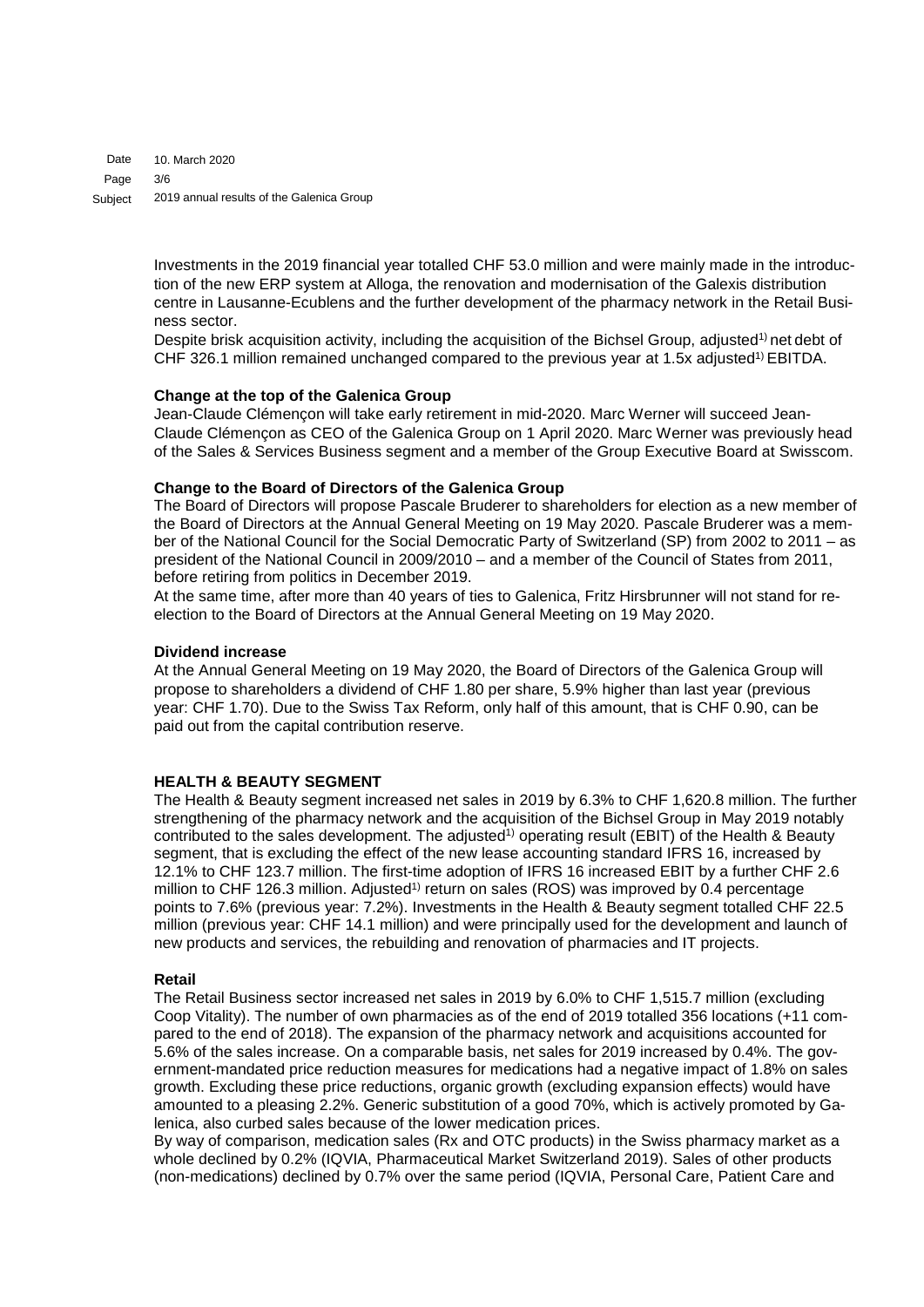10. March 2020 4/6 2019 annual results of the Galenica Group Date Page Subject

#### Nutrition 2019).

The pharmacy network of the Retail Business sector saw above-average growth in the year under review. A total of 11 locations were acquired and 8 new pharmacies opened. At the same time, 8 locations were closed down as part of optimisation measures and the customers and employees transferred to Amavita, Sun Store or Coop Vitality pharmacies nearby. Accordingly, the number of own pharmacies as of the end of 2019 increased by 11 locations to 356. Together with the 157 points of sale of the independent Winconcept and Amavita partner pharmacies, the Swiss pharmacy network of the Galenica Group comprised 513 pharmacies at the end of 2019.

#### **Products & Brands**

The Products & Brands Business sector, which mainly comprises the business activities of Verfora, achieved net sales totalling CHF 102.1 million (+11.3%) in 2019. This pleasing growth was due in part to solid increases in sales of Algifor®, Triofan®, Triomer® and the magnesium-based products, as well as the launch of the new own derma-cosmetics range Dermafora®. Distribution in Switzerland of the well-known Vicks<sup>®</sup> products and of Metamucil<sup>®</sup>, which was taken over from Procter & Gamble at the beginning of 2019, also contributed to this success.

Products & Brands increased net sales in the Swiss market by 11.4% to CHF 82.1 million, thus clearly exceeding the growth of the consumer healthcare market of 1.0% (IQVIA, Consumer Health Market Switzerland 2019). As a result, Verfora was able to successfully build on its leading position in the Swiss consumer healthcare market in the year under review.

Export sales were up 11.0% to CHF 20.0 million. Solid sales of Perskindol® in Asia and Anti-Brumm® in Europe contributed in particular to this positive performance.

## **SERVICES SEGMENT**

The Services segment generated net sales of CHF 2,441.0 million in 2019, an increase of 2.9% compared to the previous year. The good sales performance is particularly pleasing given that the federal price reduction measures mandated in 2018 and 2019 continued to impact negatively on sales in the Services segment in the year under review. Excluding the effect of these price reductions for medications by the authorities (-2.3%), sales development for the segment would have amounted to 5.2%. This was achieved in an overall market whose growth of 2.8% (IQVIA, Pharmaceutical Market Switzerland 2019) was driven especially by the positive sales performance of hospitals of 6.1% (IQVIA, Pharmaceutical Market Switzerland 2019) and high-priced special medications. The latter are usually not supplied via wholesale but directly to hospitals and specialist doctors (doctors: +5.5%, IQVIA, Pharmaceutical Market Switzerland 2019).

The adjusted<sup>1)</sup> operating result (EBIT), that is excluding the effects of the new lease accounting standard IFRS 16, was CHF 44.7 million (+1.1%). However, the first-time adoption of IFRS 16 in financial year 2019 had with CHF 0.1 million no significant effect on the EBIT of CHF 44.8 million (2018: CHF 44.2 million) of the Services segment.

Adjusted<sup>1)</sup> return on sales (ROS) was 1.8% (previous year: 1.9 %). Investments by Services in financial year 2019 totalled CHF 31.0 million (previous year: CHF 36.1 million) and were used in particular for the gradual roll-out and implementation of the new enterprise resource planning (ERP) software at Alloga and for the modernisation and renovation of the Galexis distribution centre in Lausanne-Ecublens.

Further information can be found in the Annual report 2019 of the Galenica Group. The PDF version is available on the Galenica website: [Download Annual Report 2019](http://www.galenica.com/galenicaAssets/bin/en/publikationen/geschaeftsbericht-2019/gb19_vollversion_en_web.pdf)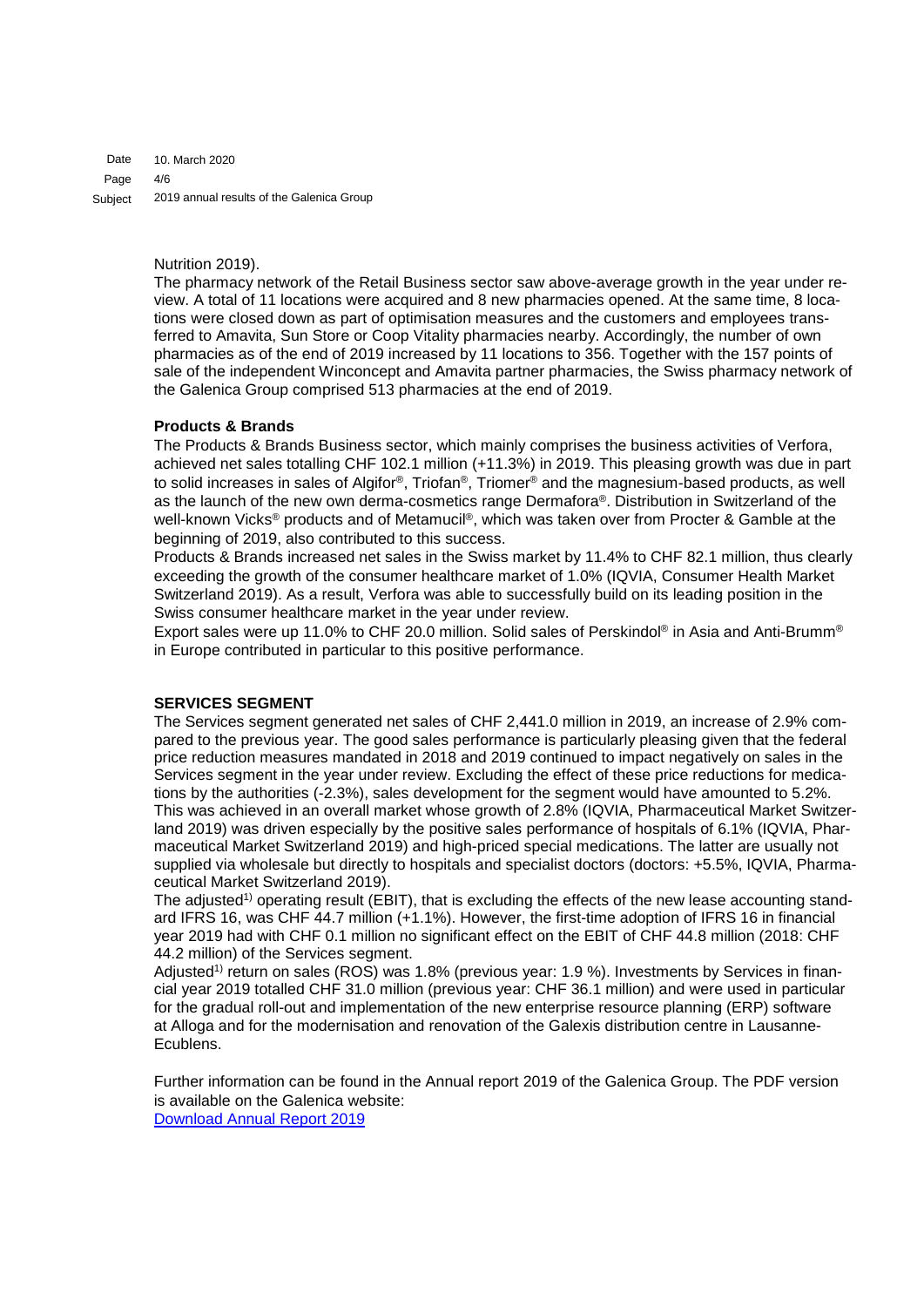10. March 2020 5/6 2019 annual results of the Galenica Group Date Page Subject

## **OUTLOOK FOR 2020**

#### **GALENICA GROUP**

Galenica expects consolidated net sales to grow by 1% to 3% in 2020.

At the same time, Galenica aims to further increase adjusted operating result EBIT (excluding the effects of IFRS 16 and IAS 19) by between 3% and 6%. It is planned to propose a dividend of at least the prior-year level to the 2021 Annual General Meeting.

The Galenica Group intends to continue to develop along the three axes of expansion, innovation and efficiency in 2020 and to press ahead with the launched initiatives and projects.

#### **RETAIL**

Galenica intends to steadily expand its leading position in the Swiss pharmacy market by further developing all channels. On the one hand, this will be done by consistently expanding and optimising the pharmacy network and launching new, innovative services and products with added value for customers, and on the other, by steadily enhancing the range of products available in online shops. Within this context, preparations are ongoing for the Amavita, Sun Store and Coop Vitality pharmacies to be able to also offer their customers the services of a mail-order pharmacy, likely in the second half of 2020. The networking of both online and offline offers will make a significant contribution to the successful implementation of the omni-channel approach. Mediservice aims to expand its therapy support offering in 2020. The integration of the Bichsel Group will continue as planned in 2020.

#### **PRODUCTS & BRANDS**

Verfora aims to continue to be a strong and reliable partner for the entire specialist retail trade in the future. This includes further developing sales promotion services for the specialist retail trade and further enhancing its effective cooperation with partners. At the same time, the Products & Brands Business sector will consistently expand and complement its existing product portfolio. Towards the end of 2020, Verfora will relaunch Vita-Merfen®, the well-known and popular brand for disinfection and wound healing. Vita-Merfen® was taken off the market in 2015 by its former brand owner due to production difficulties. Verfora acquired the brand together with Merfen® in May 2017 and has since then been working with full commitment towards its relaunch. Since March 2020 work has also been underway on the launch of the first multivitamin and mineral hot drink Veractiv®, in capsule form. Finally, in the first quarter of 2020, Verfora took over distribution of the important Bucco Tantum<sup>®</sup> brand from the Italian pharmaceutical company Angelini and the Omni-Biotic® brand from Institut Allergosan.

#### **SERVICES**

The focus at Alloga in 2020 will be the further implementation of the new ERP system (enterprise resource planning). The pilot projects with various customers will run until summer 2020 and form the basis for the subsequent rollout.

Galexis will focus on the modernisation and renovation of the Lausanne-Ecublens distribution centre in 2020. Medifilm is working on introducing the next generation of blistering machines in the second half of 2020. In addition, Medifilm now also wants to address pharmacies' individual patients as a target group. HCI Solutions will support the introduction of Documedis® in reference communities and assist them once they are certified by the Federation so that they can offer the electronic patient record.